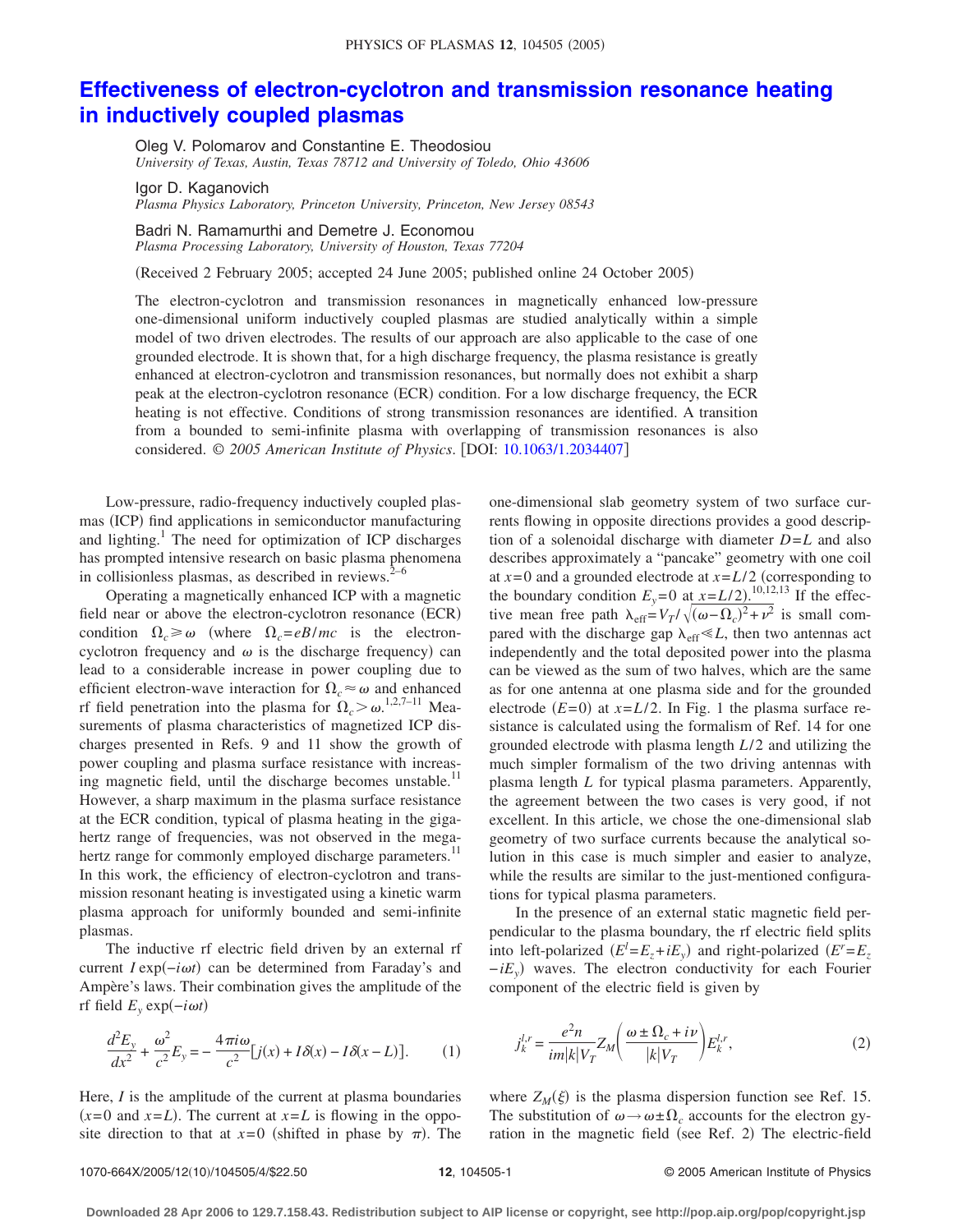

FIG. 1. (Color online). Surface resistance as a function of a normalized electron-cyclotron frequency. The solid lines correspond to the formalism of Ref. 14 for one grounded electrode with plasma length  $L/2$  and the dotted lines correspond to the case of two driven electrodes with plasma length *L*. Shown: rf driving frequencies 29 and 13.56 MHz, electron temperature  $T_e$ =4 eV, and electron collision frequency  $\nu = 1.2 \times 10^{7} \text{ s}^{-1}$ .

profile is obtained by applying the inverse Fourier transform method to Eq.  $(1)$ ,

$$
E^{l,r}(x) = \frac{8 \pi i \omega I}{c^2 L}
$$
  
 
$$
\times \sum_{s=0}^{\infty} \frac{\cos(k_s x)}{k_s^2 - \omega^2/c^2 - Z_M[(\omega \pm \Omega_c + i\nu)/(k_s V_T)]/k_s \delta_a^3}.
$$
  
(3)

Here, *s* is an integer,  $k_s = (2s + 1)\pi/L$ , and we introduced the anomalous skin depth  $\delta_a = [c^2 V_T / (\omega_{\text{pe}}^2 \omega)]^{1/3}$ , where  $\omega_{\text{pe}}$  $=(4\pi e^2 n/m)^{1/2}$  is the electron plasma frequency. The surface impedance is given by the ratio of the electric field to the rf magnetic field or applied current at the plasma boundary Z  $= (-2E/I)|_{x=0}.$ 

The surface impedance of a one-dimensional, bounded, uniform plasma of length *L*, with a Maxwellian electron energy distribution function (EEDF), inductively driven by two current sheets with an applied external static magnetic field is  $\mathbb{Z} = (\mathbb{Z}^l + \mathbb{Z}^r)/2$  (see Ref. 13), where

$$
\mathbb{Z}^{l,r} = \frac{16\pi i \omega}{c^2 L} \sum_{s=0}^{\infty} \frac{1}{k_s^2 - \omega^2/c^2 - Z_M[(\omega \pm \Omega_c + i\nu)/(k_s V_T)]/k_s \delta_a^3}.
$$
\n(4)

In the limit of a semi-infinite uniform plasma,  $L \rightarrow \infty$ , the summation turns into an integral with  $dk \rightarrow 2\pi/L$  and Eq. (4) yields



FIG. 2. (Color online). Surface resistance of semi-infinite and bounded plasmas of different lengths as a function of the applied magnetic field for a uniform plasma with a Maxwellian EEDF. The discharge frequency is 29 MHz, the plasma density  $n_e$ = 10<sup>11</sup> cm<sup>-3</sup>, and the electron collision frequency  $\nu = 1.2 \times 10^7 \text{ s}^{-1}$ . (a) Warm plasma with the electron temperature  $T_e$ =4 eV and (b) cold plasma with the electron temperature  $T_e \rightarrow 0$  (local approximation for electron current).

$$
Z_{\infty}^{l,r} = \frac{8i\omega}{c^2} \int_0^{\infty} dk \frac{1}{k^2 - \omega^2/c^2 - Z_M[(\omega \pm \Omega_c + i\nu)/(kV_T)]/k\delta_a^3}.
$$
\n(5)

The power *P* deposited in the plasma per unit area is related to the real part of the surface impedance  $R = \text{Re}(\mathbb{Z})$  (surface resistance) as  $P = 2I^2R$ .

At the relatively high frequency of 29 MHz, the plasma skin effect is normal—the skin depth of width  $c/\omega_{\text{ne}}$  is larger than the nonlocality length  $V_T/\omega$ . Under these conditions the power dissipation without an applied magnetic field is small and depends on both collisional and collisionless effects [cf. Figs.  $2(a)$  and  $2(b)$ ]. The plasma surface resistance initially increases with magnetic field as the cyclotron frequency approaches the wave frequency. Note that all curves for different plasma lengths coincide in the region below the ECR condition ( $B < B_c \approx 10$  G, where  $B_c = mc\omega/e$  is the magnetic field corresponding to ECR), because in all cases the skin depth is much smaller than the plasma half-length and the two skin layers on the opposite plasma boundaries are independent of each other  $(\lambda_{\text{eff}} \ll L)$ . It should be noted that the surface resistance does not exhibit a sharp maximum at the electron-cyclotron resonance condition  $(B_c \approx 10 \text{ G}$  for 29 MHz), and this differs strikingly from the case of interaction of a magnetized electron with a prescribed rf wave. At the exact condition of the electron-cyclotron resonance  $\Omega_c$  $=\omega$ , the surface resistance of a collisionless plasma  $\nu \ll \omega$ , with a plasma slab length much larger than the anomalous skin depth  $\delta_a$ , can be calculated from Eq. (5) [taking into account that at ECR Re  $Z_M(0)=0$  and Im  $Z_M(0)=\sqrt{\pi}$  (see Ref. 16)]. For the right-hand polarized wave it yields

$$
Z_{\text{ECR}}^r = \frac{8\,\pi^{5/6}}{3} \left( i + \frac{1}{\sqrt{3}} \right) \frac{\omega \delta_a}{c^2}.
$$
 (6)

Equation (6) predicts a larger plasma surface resistance at the electron-cyclotron resonance with increasing rf field frequency  $\omega$  and rf field penetration depth (see also Ref. 10).

**Downloaded 28 Apr 2006 to 129.7.158.43. Redistribution subject to AIP license or copyright, see http://pop.aip.org/pop/copyright.jsp**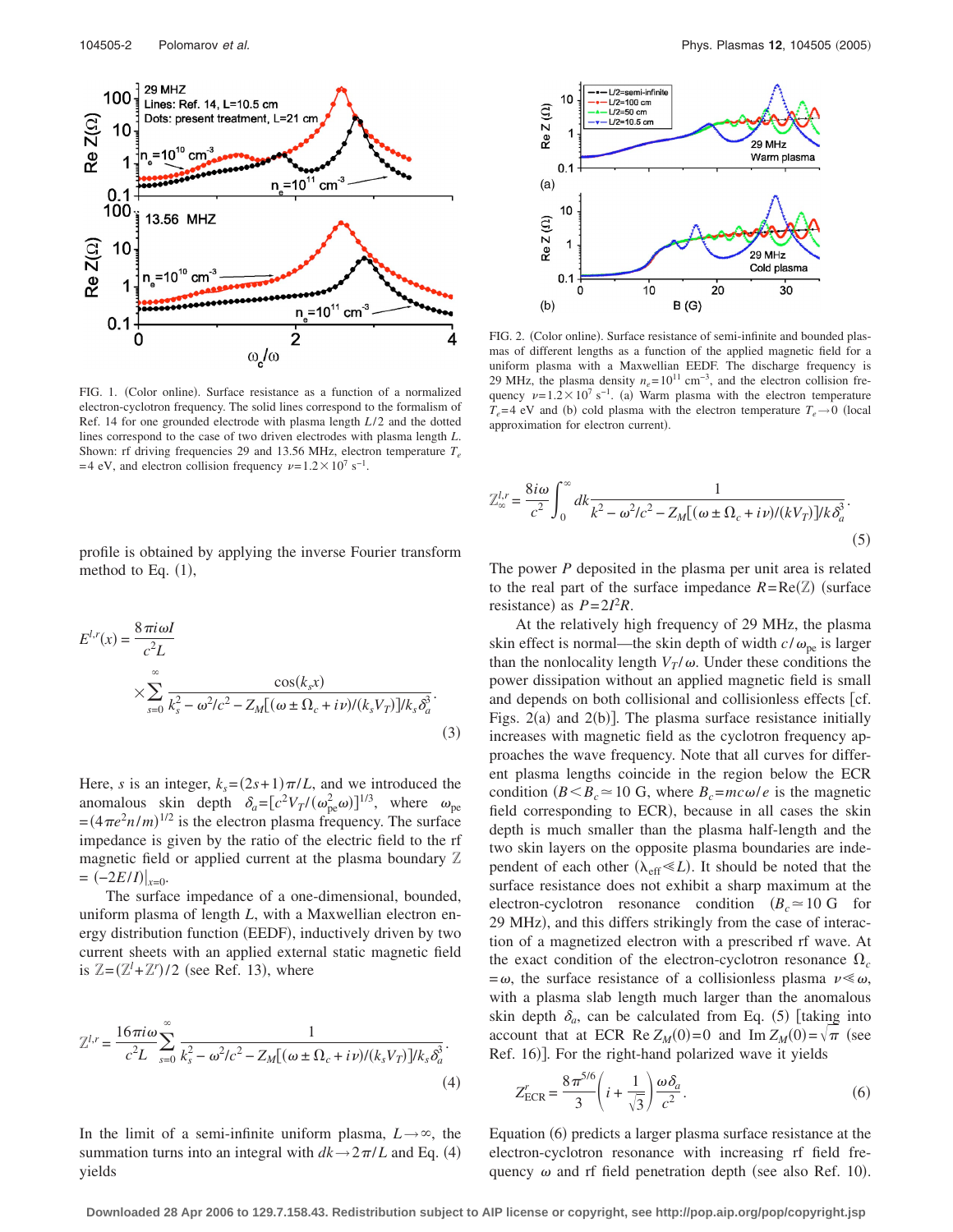

FIG. 3. (Color online). Surface resistance of semi-infinite and bounded plasmas of different lengths as a function of the applied magnetic field for a uniform plasma with a Maxwellian EEDF. The discharge frequency is 1 MHz, the plasma density  $n_e$ = 10<sup>11</sup> cm<sup>-3</sup>, and the electron collision frequency  $\nu = 1.2 \times 10^5 \text{ s}^{-1}$ . (a) Warm plasma with the electron temperature  $T_e$ =4 eV and (b) cold plasma with the electron temperature of  $T_e \rightarrow 0$  (local approximation for electron current).

The latter can occur either due to an increase in electron temperature or a decrease in plasma density. Under the ECR condition  $(B_c \approx 10 \text{ G})$  the electron interaction with the rf electric field is similar to heating in a dc electric field and the nonlocality length increases up to the mean free path  $V_T/v$ , determined by the collision frequency  $\nu$ . The plasma surface resistance at the ECR condition,  $\omega - \Omega_c \ll V_T / \delta_a$ , is identical to the plasma surface resistance at the condition of the anomalous skin effect,  $\omega \ll V_T / \delta_a$ . Consequently, for low discharge frequencies, for which the condition of the anomalous skin effect is satisfied, the application of a magnetic field does not enhance the plasma surface resistance at the ECR, as shown in Fig. 3, where the ECR condition occurs at *B*  $= 0.3$  G.

Increasing the external magnetic field above the ECR condition ( $B \ge B_c \approx 10$  G for 29 MHz) leads to the further growth of the plasma surface resistance, as evident in Figs. 2 and 3. This is due to propagation of the right-hand polarized wave into the plasma see Refs. 7, 8, and 10. Analysis of the wave propagation is especially convenient in the cold plasma approximation. In the limit of high magnetic field, warm plasma effects are not important if  $\Omega_c - \omega \ge V_T k_s$ . Substituting the cold plasma limit of the dielectric function  $Z_M(\zeta)$  $\rightarrow -\zeta^{-1}$  for  $\zeta \rightarrow \infty$  gives the poles of the electric field in Eq. (3) as  $c^2 k_p^2 = \omega^2 - \omega_{\text{pe}}^2 / (1 \pm \Omega_c / \omega)$ . For a typical magnetically enhanced ICP  $\omega$ ,  $\Omega_c \ll \omega_{pe}$  and propagating modes exist only for the right-hand polarized wave with a wave vector  $k_p$  $= \omega_{pe} / (c \sqrt{\Omega_c / \omega - 1})$ . Therefore, the conditions of existence of transmission resonances are

$$
\frac{V_T}{\Omega_c - \omega} \ll \frac{L}{(2s+1)\pi},\tag{7}
$$

$$
\frac{(2s+1)\pi}{L} = \frac{\omega_{\text{pe}}}{c\sqrt{\Omega_c/\omega - 1}}.\tag{8}
$$

Equation (7) shows that warm plasma effects can be neglected for not very high resonance numbers *s*, for which the nonlocality length is less than the wavelength, and Eq. (8) shows that for a bounded plasma, transmission resonance



FIG. 4. (Color online). Surface resistance of warm bounded uniform Maxwellian plasmas for different electron densities as a function of the applied magnetic field. Discharge parameters: rf field frequency  $\omega/2\pi$ =29 MHz, electron temperature  $T_e = 4$  eV, electron collision frequency  $\nu = 1.2$  $\times$  10<sup>7</sup> s<sup>-1</sup>, and the plasma half-length *L*/2=10.5 cm.

occurs if an odd number of half-waves equals the plasma slab length  $k_p = k_s$  (see also Ref. 10, where similar conditions were obtained). Strong transmission resonances at the values of the magnetic field predicted by Eq. (8) are evident in Figs. 2 and 3. Note that the transmission resonances occur at different values of the magnetic field for different plasma slab lengths. When Eq. (7) is satisfied, the surface resistance of cold plasma is the same as that of warm plasma  $[cf. Figs.$  $2(a)$  and  $2(b)$ ]. In the opposite case, transmission resonances are less pronounced due to wave damping [cf. Figs.  $3(a)$  and 3(b)]. The maximum value of the plasma surface resistance and the width of the transmission resonances are determined by a small dissipation, either due to collisional or collisionless damping described by  $\text{Im}(Z_M)$ . Note that a right-hand polarized wave is reflected from a plasma-vacuum interface with a reflection coefficient  $R=1-2\omega/ck_p$ . Since  $\omega/ck_p \le 1$ ,  $R \approx 1$  and the wave is trapped inside the plasma.

Let us now estimate the condition on plasma parameters for the existence of transmission resonances. Substitution of  $\Omega_c$ −  $\omega$  from Eq. (8) into Eq. (7) yields

$$
L \geqslant \pi \delta_a,\tag{9}
$$

or the plasma length *L* must be larger than the anomalous skin depth  $\delta_a$ . For short plasmas or low plasma densities Eq. (9) is not satisfied and the transmission resonances are not observed as it is shown in Fig. 4 for the electron density  $n_e$  $10^{10}$  cm<sup>-3</sup>. As a result, the plasma surface resistance decreases with increasing applied magnetic field  $B > B_c$ . In addition, Eq. (9) gives the maximum value of the wave vector  $k_p$  for a pronounced transmission resonance  $k_p \leq 1/\delta_a$ . That is, the wavelength should be much longer than the anomalous skin effect length. This condition provides that the collisionless damping of the wave is small. Substitution of  $k_s$ from Eq.  $(8)$  into Eq.  $(7)$  results in

$$
\Omega_c - \omega \ge (V_T \omega_{\rm pe} \omega^{1/2} / c)^{2/3},\tag{10}
$$

which gives the minimum value of  $\Omega_c$ − $\omega$  for a pronounced transmission resonance for a given plasma density. Note that for a fixed plasma length, Eq. (10) is applicable only for plasma densities satisfying Eq. (9). The huge variation of the surface resistance at strong transmission resonances may

**Downloaded 28 Apr 2006 to 129.7.158.43. Redistribution subject to AIP license or copyright, see http://pop.aip.org/pop/copyright.jsp**